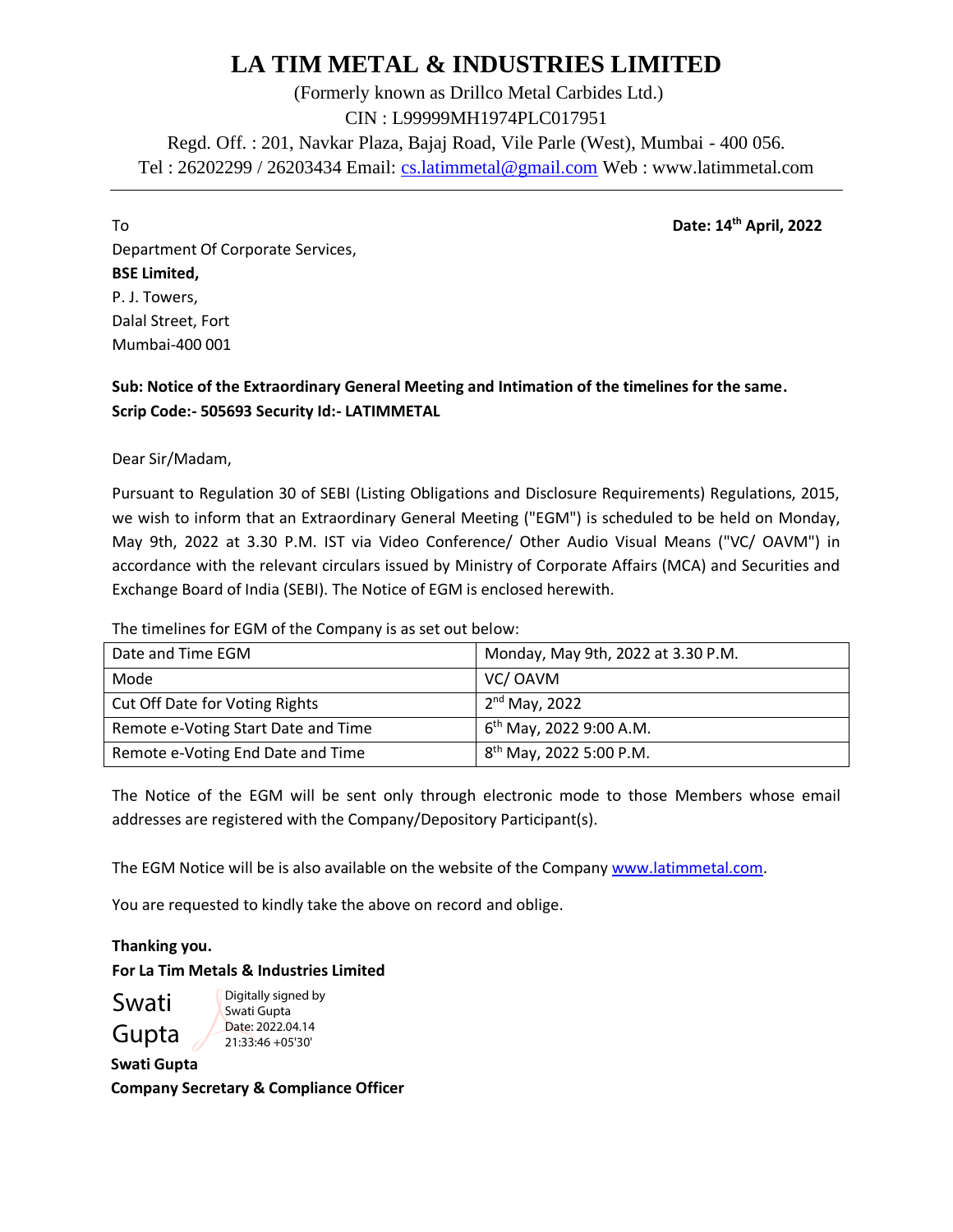#### **LA TIM METAL & INDUSTRIES LIMITED (Formerly known as Drillco Metal Carbides Ltd.) CIN: L99999MH1974PLCO17951 Regd. Off. : 201, Navkar Plaza, Bajaj Road, Vile Parle (West), Mumbai - 400 056. Tel: 26202299 / 26203434 Email: cs.latimmetal@gmail.com Web: [www.latimmetal.com](http://www.latimmetal.com/)**

# **NOTICE OF EXTRA-ORDINARY GENERAL MEETING**

**NOTICE** is hereby given that the Extra-ordinary General Meeting ("EGM") of the Members of **LA TIM METAL & INDUSTRIES LIMITED** ("the Company") will be held on Monday, 9th May 2022 at 3.30 PM through Video Conference / Other Audio Visual Means (VC/OAVM) to transact the following special businesses.

#### **SPECIAL BUSINESS :**

# **1. TO APPROVE THE SUB-DIVISION/SPLIT OF EQUITY SHARES OF THE COMPANY FROM FACE VALUE OF Re. 10/- PER EQUITY SHARE TO FACE VALUE OF Re. 1/- PER EQUITY SHARE.**

To consider and, if thought fit, to pass, with or without modification(s) the following resolution as an **Ordinary Resolution:**

**"RESOLVED THAT** pursuant to provisions of Section 61(1)(d) read with Section 64 and all other applicable provisions, if any, of the Companies Act, 2013 and rules framed thereunder (including any statutory modification(s) or re-enactment thereof, for the time being in force) and in accordance with the provisions of the Memorandum and Articles of Association of the Company and subject to such approval(s), consent(s), permission(s) and sanction(s) as may be necessary from the competent authorities or bodies, the consent of the members of the Company be and is hereby accorded for sub-division of 1 (one) equity share of the Company having a face value of Re. 10/- (Rupees ten only) each fully paid up into 10 (ten) equity shares having a face value of Re. 1/- (Rupees one only) each fully paid up.

**"RESOLVED FURTHER THAT** pursuant to the sub-division of equity shares of the Company, the authorized, issued, subscribed and paid-up equity share capital of 1 (one) equity share of the face value of Re. 10/- (Rupees ten only) each shall stand sub-divided into 10 (ten) equity shares having a face value of Re. 1/- (Rupees one only) each from the record date as may be fixed by the Board of Director of the company and shall rank pari-passu in all respects with each other and carry the same rights as to the existing fully paid-up equity share of Re. 10/- (Rupees ten only) each of the Company.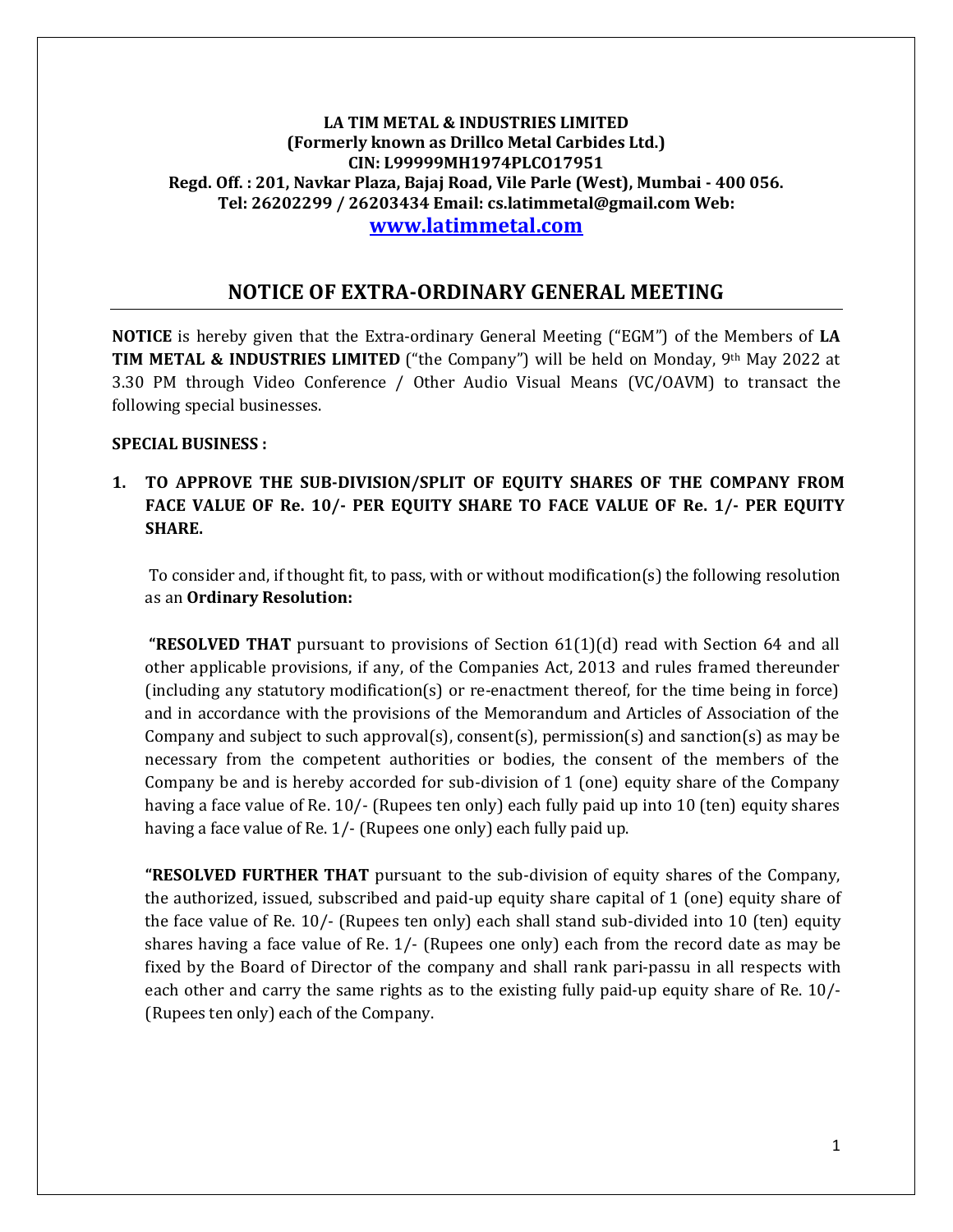**RESOLVED FURTHER THAT** upon the sub-division of the equity shares as aforesaid, the existing share certificate(s) in relation to the existing equity shares of the face value of Re. 10/ each held in physical form shall be deemed to have been automatically cancelled and to be of no effect on and from the record date and the Company may without requiring the surrender of the existing share certificate(s), directly issue and dispatch the new share certificate(s) of the Company, in lieu of such existing issued share certificate(s) subject to provisions of Companies (Share Capital and Debentures) Rules, 2014 and in case of the Equity Shares held in dematerialized form, the number of sub-divided equity shares be credited to the respective beneficiary accounts of the shareholders with the depository Participants, in lieu of the existing credits representing the equity shares of the Company before sub-division and the Company shall undertake such Corporate Action(s) as may be necessary in relation to the existing equity shares of the Company.

**RESOLVED FURTHER THAT** for the purpose of giving effect to this resolution, the Board of Directors of the Company and/or any director and/or any other key managerial personnel of the Company be and are hereby authorized to take such steps as may be necessary for obtaining approvals, statutory, contractual or otherwise in relation to the above and to settle all matters arising out of and incidental thereto and to accept and make any alteration(s), modification(s) to the terms and conditions as they may deem necessary, concerning any aspect of the subdivision of equity shares including but not limited to fixing record date, in accordance with the statutory requirements as well as to give such directions as may be necessary or desirable, to settle any question, difficulty or doubt that may arise in this regard and to execute all deeds, applications, documents and writings that may be required on behalf of the Company and generally to do all acts, deeds, matters and things as they may, in their absolute discretion deem necessary, expedient, usual or proper in relation to or in connection with or for matters in relation / consequential to the sub-division of equity shares including execution and filing of all the relevant applications, writings, deeds and documents with the stock exchange(s) where the shares of the Company are listed, depositories and other appropriate authorities, in due compliance of the applicable rules and regulations, without seeking any further consent or approval of the members or otherwise to the end and intent that they shall be deemed to have given their approval thereto expressly by the authority of this resolution."

## **2. TO ALTER CAPITAL CLAUSE OF MEMORANDUM OF ASSOCIATION ON ACCOUNT OF SPLIT/SUB-DIVISION OF EQUITY SHARE OF THE COMPANY.**

To consider and if thought fit to pass with or without modifications, the following resolution as an **Ordinary Resolution.**

"**RESOLVED THAT** pursuant to the Section 13, Section 61 of the Companies Act, 2013 and other applicable provisions, if any, of the Companies Act, 2013 (including any amendment or reenactment thereof for the time being in force), and the rules framed thereunder and subject to such approval(s), consent(s), permission(s) and sanction(s) as may be necessary from the concerned authorities or bodies, if any, the approval of the members of the Company be and is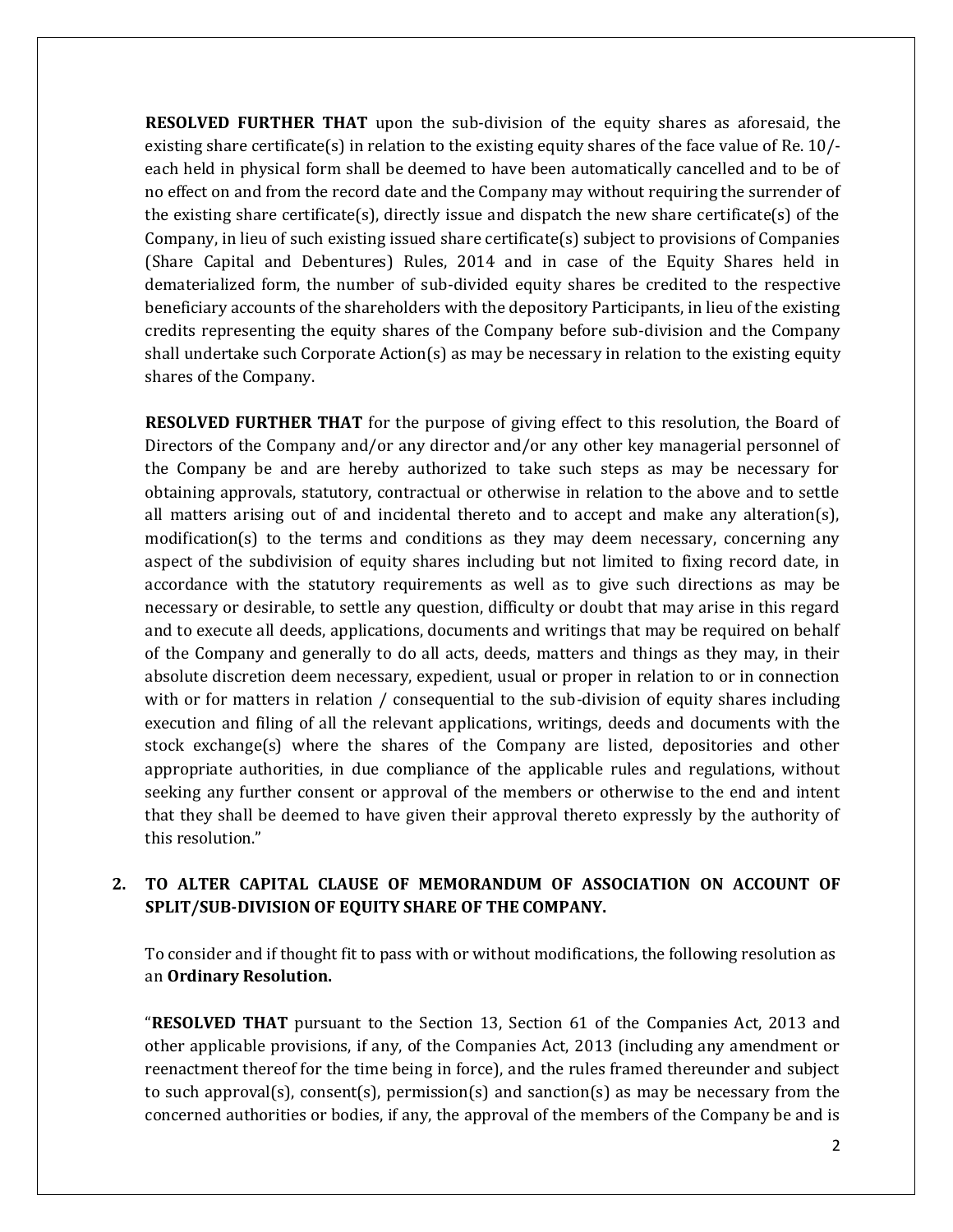hereby accorded for amendment of the existing Clause V of the Memorandum of Association of the Company by substituting with the following clause:

V. The Authorized Share Capital of the Company shall be Rs. 20,00,00,000/- (Rupees Twenty Crores only) divided into 19,50,00,000 (Nineteen Crores and Fifty Lacs) Equity Shares of Re. 1/- (Rupee One only) each amounting to Rs. 19,50,00,000/- (Rupees Nineteen Crores and Fifty Lacs) and 5,00,000 (Five Lacs) Redeemable Preference shares of Rs. 10/- (Rupee Ten only) each amounting to Rs. 50,00,000/- (Rupees Fifty Lacs) with the right, privileges and condition attaching thereto as are provided by the regulations of the Company for the time being, with power to increase and reduce the capital of the Company and to divide the Shares in the capital for the time being into several classes and to attach there to respectively such preferential, qualified or special rights, privileges or condition as may be determined by or in accordance with the Articles of Association of the company for the time being and to vary, modify or abrogate any such rights, privileges or condition in such manner as may be permitted under Companies Act 2013 or provided in the Article of Association of the Company for the time being.

**RESOLVED FURTHER THAT** for the purpose of giving effect to this resolution, the Board of Directors of the Company ("the Board") be and is hereby authorized to take such steps as may be necessary for obtaining approvals, statutory, contractual or otherwise in relation to the above and to settle all matters arising out of and incidental thereto and to execute all deeds, applications, documents and writings that may be required, on behalf of the Company and generally to do all such acts, deeds, matters and things and to give from time to time such directions as may be necessary, proper, expedient or incidental or desirable, and to settle any question, difficulty or doubt that may arise in this regard and also to delegate all or any of the powers herein vested in the Board to any director(s) or any other key managerial personnel of the Company as may be required in order to give effect to the aforesaid resolution.

#### **For and on behalf of the Board of Directors**

**Sd/- Rahul Timbadia Managing Director DIN: 00691457**

Registered Office: 201, Navkar Plaza, Bajaj Road, Vile Parle (West), Mumbai- 400 056 CIN: L99999MH1974PLC017951 Tel: (022)-26202299/26203434 Fax: (022)-26240540 E-mail:cs.latimmetal@gmail.com, Website[: www.latimmetal.com](http://www.latimmetal.com/) **Date: April 8, 2022**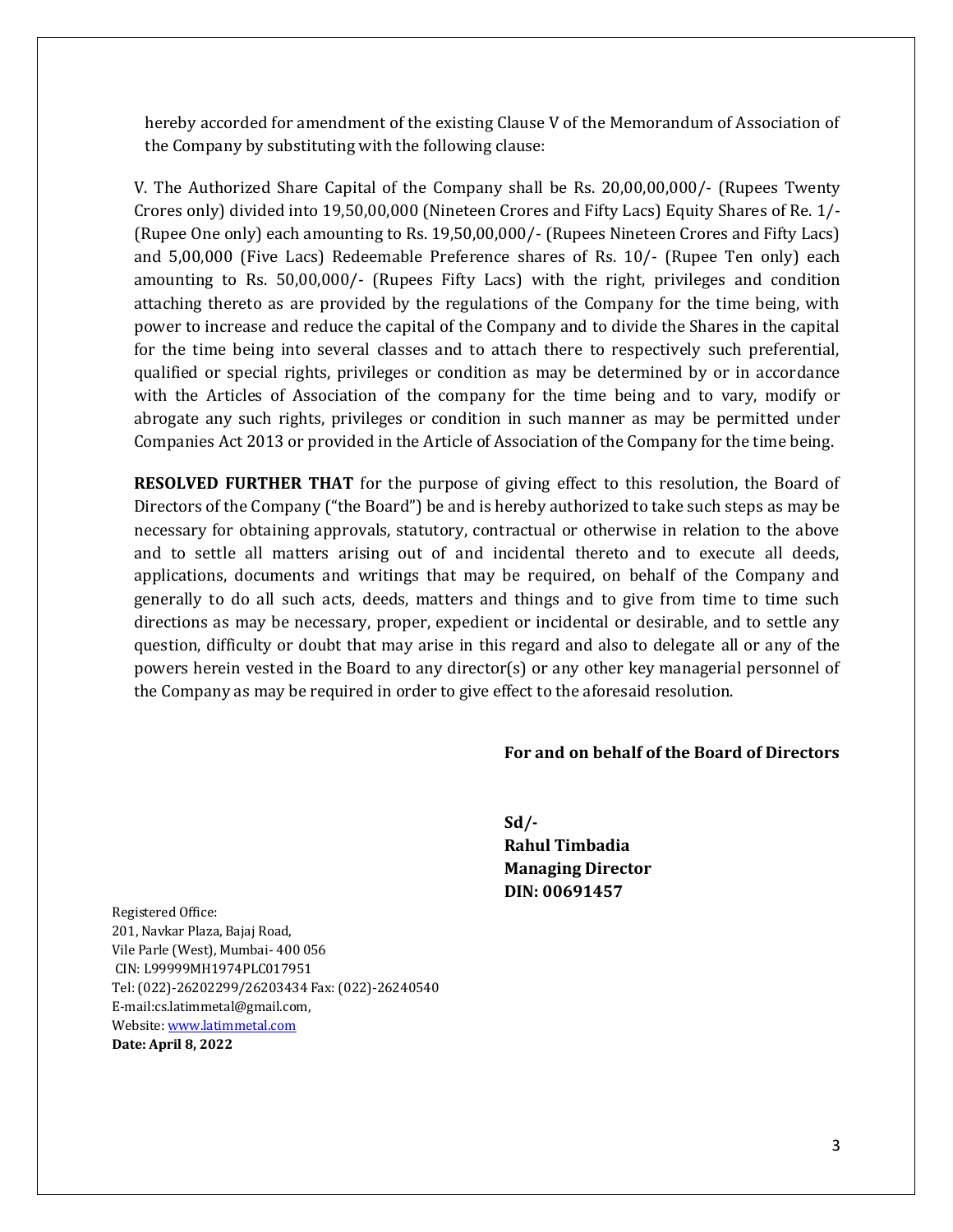#### **IMPORTANT NOTES:**

- 1. In view of the massive outbreak of the COVID-19 pandemic, social distancing is a norm to be followed and pursuant to the Circular No. 14/2020 dated April 08, 2020, Circular No.17/2020 dated April 13, 2020 issued by the Ministry of Corporate Affairs followed by Circular No. 20/2020 dated May 05, 2020 and Circular No. 02/2021 dated January 13, 2021 and all other relevant circulars issued from time to time, physical attendance of the Members to the EGM venue is not required and general meeting be held through video conferencing (VC) or other audio visual means (OAVM). Hence, Members can attend and participate in the ensuing EGM through VC/OAVM.
- 2. Pursuant to the Circular No. 14/2020 dated April 08, 2020, issued by the Ministry of Corporate Affairs, the facility to appoint proxy to attend and cast vote for the members is not available for this EGM. However, the Body Corporates are entitled to appoint authorised representatives to attend the EGM through VC/OAVM and participate there at and cast their votes through e-voting.
- 3. The Members can join the EGM in the VC/OAVM mode 15 minutes before and after the scheduled time of the commencement of the Meeting by following the procedure mentioned in the Notice. The facility of participation at the EGM through VC/OAVM will be made available for 1000 members on first come first served basis. This will not include large Shareholders (Shareholders holding 2% or more shareholding), Promoters, Institutional Investors, Directors, Key Managerial Personnel, the Chairpersons of the Audit Committee, Nomination and Remuneration Committee and Stakeholders Relationship Committee, Auditors etc. who are allowed to attend the EGM without restriction on account of first come first served basis.
- 4. The attendance of the Members attending the EGM through VC/OAVM will be counted for the purpose of reckoning the quorum under Section 103 of the Companies Act, 2013.
- 5. Pursuant to the provisions of Section 108 of the Companies Act, 2013 read with Rule 20 of the Companies (Management and Administration) Rules, 2014 (as amended) and Regulation 44 of SEBI (Listing Obligations & Disclosure Requirements) Regulations 2015 (as amended), and the Circulars issued by the Ministry of Corporate Affairs dated April 08, 2020, April 13, 2020 and May 05, 2020 the Company is providing facility of remote e-Voting to its Members in respect of the business to be transacted at the EGM. For this purpose, the Company has entered into an agreement with National Securities Depository Limited (NSDL) for facilitating voting through electronic means, as the authorized agency. The facility of casting votes by a member using remote e-Voting system as well as venue voting on the date of the EGM will be provided by NSDL.
- 6. In line with the Ministry of Corporate Affairs (MCA) Circular No. 17/2020 dated April 13, 2020, the Notice calling the EGM has been uploaded on the website of the Company at [www.latimmetal.com.](http://www.latimmetal.com/) The Notice can also be accessed from the websites of the Stock Exchange i.e. BSE Limited at www.bseindia.com and the EGM Notice is also available on the website of NSDL (agency for providing the Remote e-Voting facility) i.e. [www.evoting.nsdl.com.](http://www.evoting.nsdl.com/)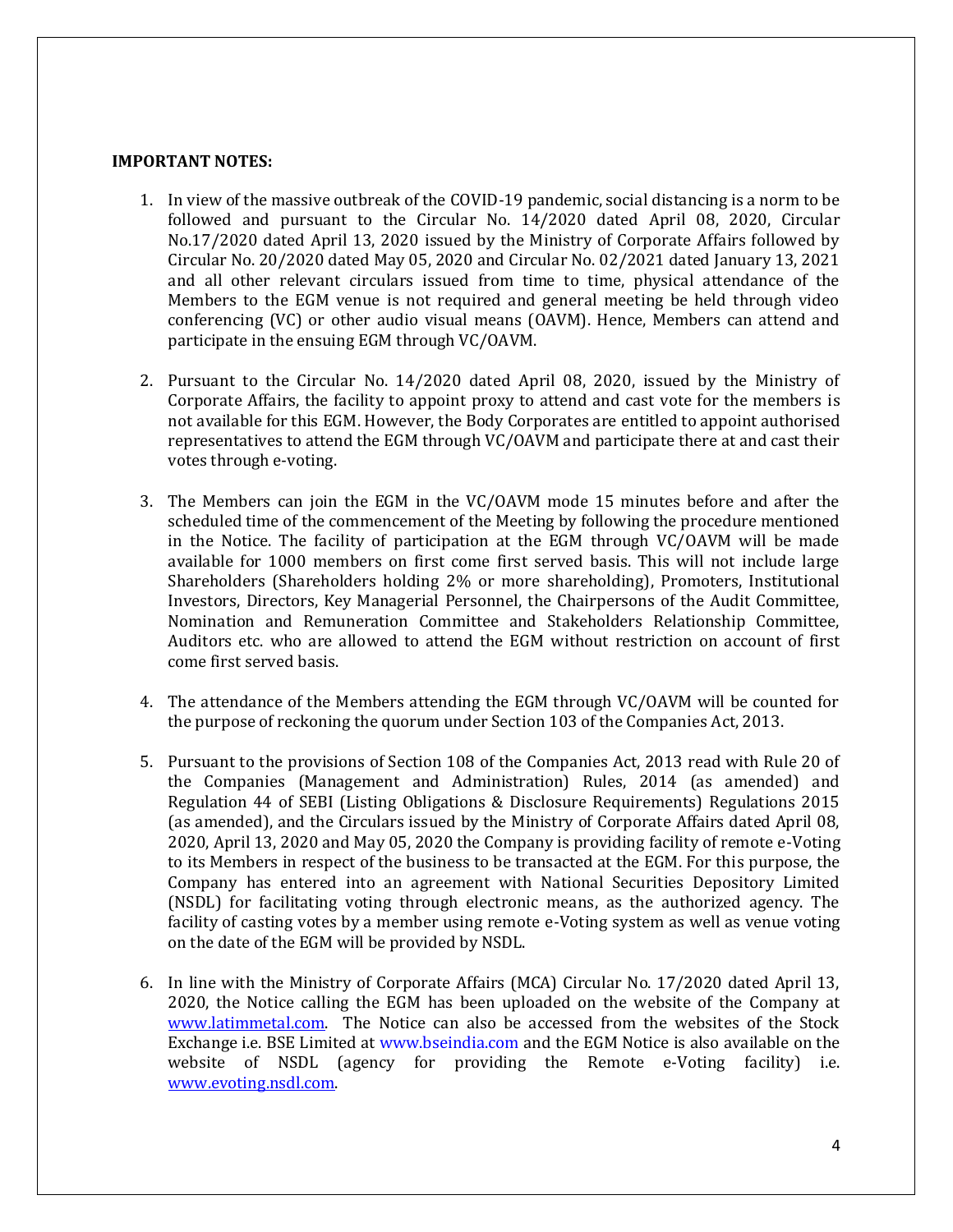- 7. EGM has been convened through VC/OAVM in compliance with applicable provisions of the Companies Act, 2013 read with MCA Circular No. 14/2020 dated April 08, 2020 and MCA Circular No. 17/2020 dated April 13, 2020, MCA Circular No. 20/2020 dated May 05, 2020 and MCA Circular No. 2/2021 dated January 13, 2021.
- 8. The Explanatory Statement pursuant to the provisions of section 102 of the Companies Act, 2013 ("the Act"), in respect of the special businesses mentioned in the Notice of this Extraordinary General Meeting ("EGM") ("Notice") is annexed hereto.
- 9. As this EGM will be held through VC / OAVM, the route map is not annexed to this Notice.
- 10. Members are requested to take a note of the SEBI Circular dated November 3, 2021 and clarification issued by SEBI dated December 14, 2021 on 'Common and simplified norms for processing investor's service request by RTAs and norms for furnishing PAN, KYC details and nomination'. As per the said SEBI Circular, all members holding shares in physical form are mandatorily required to update their PAN, KYC details and nomination with the Company / RTA. In case any of these details are not updated, the shares will be frozen. Said SEBI Circular and the prescribed forms for updating these details are uploaded on the website of the Company [www.latimmetal.com.](http://www.latimmetal.com/)
- 11. The voting rights of shareholders shall be in proportion to their shares of the paid up equity share capital of the Company as on the cut-off date of 02nd May, 2022.
- 12. M/s. Kothari H. & Associates, Company Secretaries has been appointed as the Scrutinizer for providing facility to the members of the Company to scrutinize the voting and remote evoting process in a fair and transparent manner. The Scrutinizer will submit, within 48 hours of conclusion of the EGM a consolidated Scrutinizer's Report of the total votes cast in favour or against, if any, to the Chairman of the Company or a person authorized by him in writing, who shall countersign the same and declare the result of the voting forthwith.
- 13. The result declared along with the result of the Scrutinizer shall be placed on the website of the Company viz. [www.latimmetal.com](http://www.latimmetal.com/) and on the website of the NSDL immediately after the declaration of the result by the chairman or a person authorized by him in writing. The results shall be immediately forwarded to the BSE Limited, Mumbai.
- 14. The place of meeting held by VC/OAVM will be deemed to be the Registered Office address of the Company.
- 15. The Register of Directors and Key Managerial Personnel and their shareholding, maintained under Section 170 of the Act, and the Register of Contracts or Arrangements in which the directors are interested, maintained under Section 189 of the Act, will be available electronically for inspection on the website of the Company by the members during the EGM. All documents referred to in the Notice will also be available for electronic inspection without any fee by the members from the date of circulation of this Notice up to the date of EGM. Members seeking to inspect such documents can send an email to **[cs.latimmetal@gmail.com.](mailto:cs.latimmetal@gmail.com)**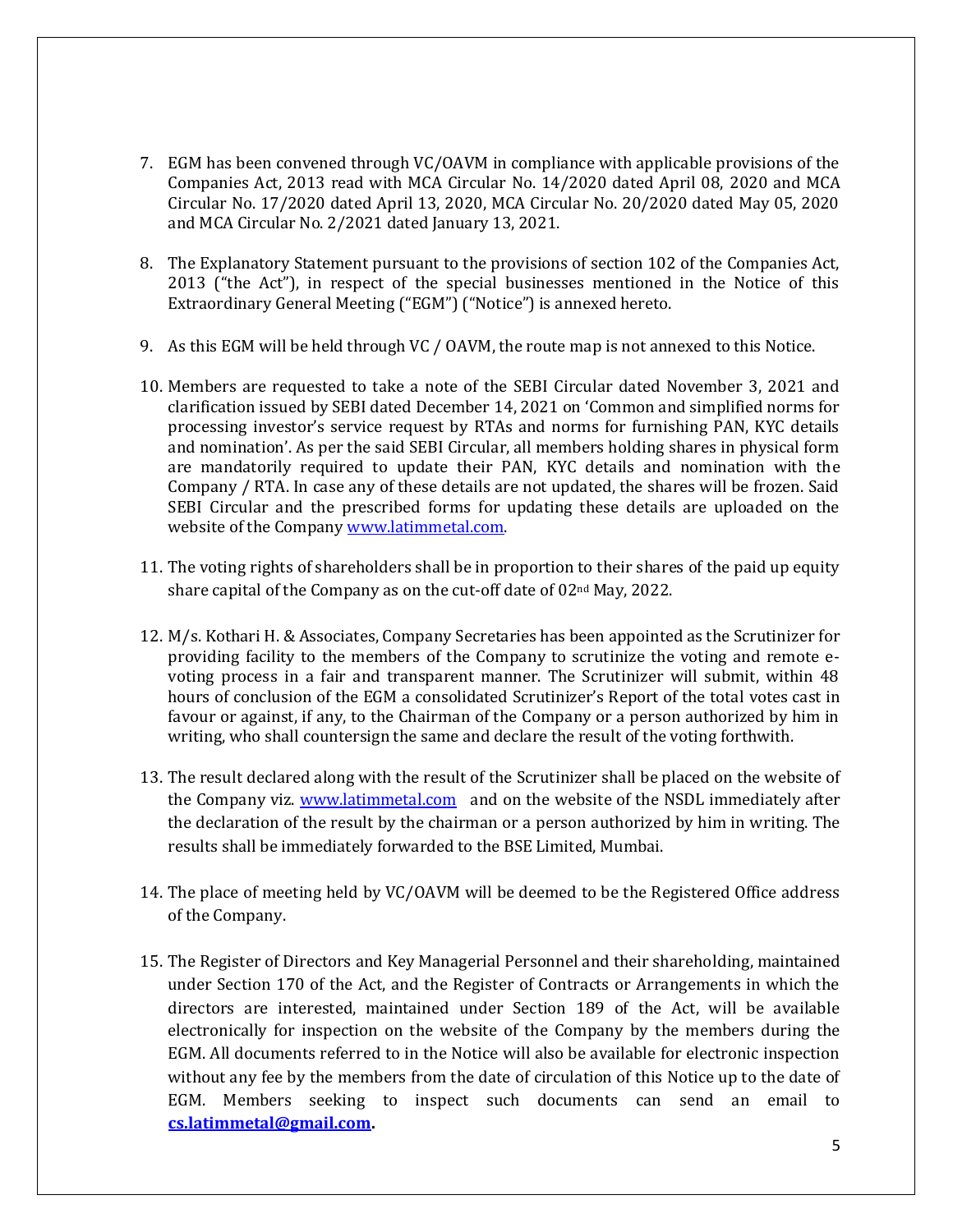#### **THE INSTRUCTIONS FOR MEMBERS FOR REMOTE E-VOTING ARE AS UNDER:-**

**The remote e-voting period begins on Friday, May 06, 2022 at 09:00 A.M. and ends on Sunday, May 08, 2022 at 05: 00 P.M. The remote e-voting module shall be disabled by NSDL for voting thereafter. The Members, whose names appear in the Register of Members / Beneficial Owners as on the record date (cut-off date) i.e. 02th May, 2022, may cast their vote electronically.**

#### **How do I vote electronically using NSDL e-Voting system?**

*The way to vote electronically on NSDL e-Voting system consists of "Two Steps" which are mentioned below:*

## **Step 1: Access to NSDL e-Voting system**

# **A) Login method for e-Voting and joining virtual meeting for Individual shareholders holding securities in demat mode**

In terms of SEBI circular dated December 9, 2020 on e-Voting facility provided by Listed Companies, Individual shareholders holding securities in demat mode are allowed to vote through their demat account maintained with Depositories and Depository Participants. Shareholders are advised to update their mobile number and email Id in their demat accounts in order to access e-Voting facility.

Login method for Individual shareholders holding securities in demat mode is given below:

| <b>Type of shareholders</b>                                                      | <b>Login Method</b>                                                                                                                                                                                                                                                                                                                                                                                                                                                                                                                                                                                                                                                                                                                                                                                                                                                                                                                                                                                                                                                                                        |
|----------------------------------------------------------------------------------|------------------------------------------------------------------------------------------------------------------------------------------------------------------------------------------------------------------------------------------------------------------------------------------------------------------------------------------------------------------------------------------------------------------------------------------------------------------------------------------------------------------------------------------------------------------------------------------------------------------------------------------------------------------------------------------------------------------------------------------------------------------------------------------------------------------------------------------------------------------------------------------------------------------------------------------------------------------------------------------------------------------------------------------------------------------------------------------------------------|
| <b>Individual Shareholders</b><br>holding securities in demat<br>mode with NSDL. | 1. Existing <b>IDeAS</b> user can visit the e-Services website of NSDL<br>https://eservices.nsdl.com either on a Personal<br>Viz.<br>Computer or on a mobile. On the e-Services home page click<br>on the "Beneficial Owner" icon under "Login" which is<br>available under <b>TDeAS'</b> section, this will prompt you to enter<br>your existing User ID and Password. After successful<br>authentication, you will be able to see e-Voting services under<br>Value added services. Click on "Access to e-Voting" under e-<br>Voting services and you will be able to see e-Voting page.<br>Click on company name or e-Voting service provider i.e.<br><b>NSDL</b> and you will be re-directed to e-Voting website of NSDL<br>for casting your vote during the remote e-Voting period or<br>joining virtual meeting & voting during the meeting.<br>2. If you are not registered for IDeAS e-Services, option to<br>register is available at https://eservices.nsdl.com. Select<br><b>Online for IDeAS Portal"</b> or click<br>"Register<br>at<br>https://eservices.nsdl.com/SecureWeb/IdeasDirectReg.jsp |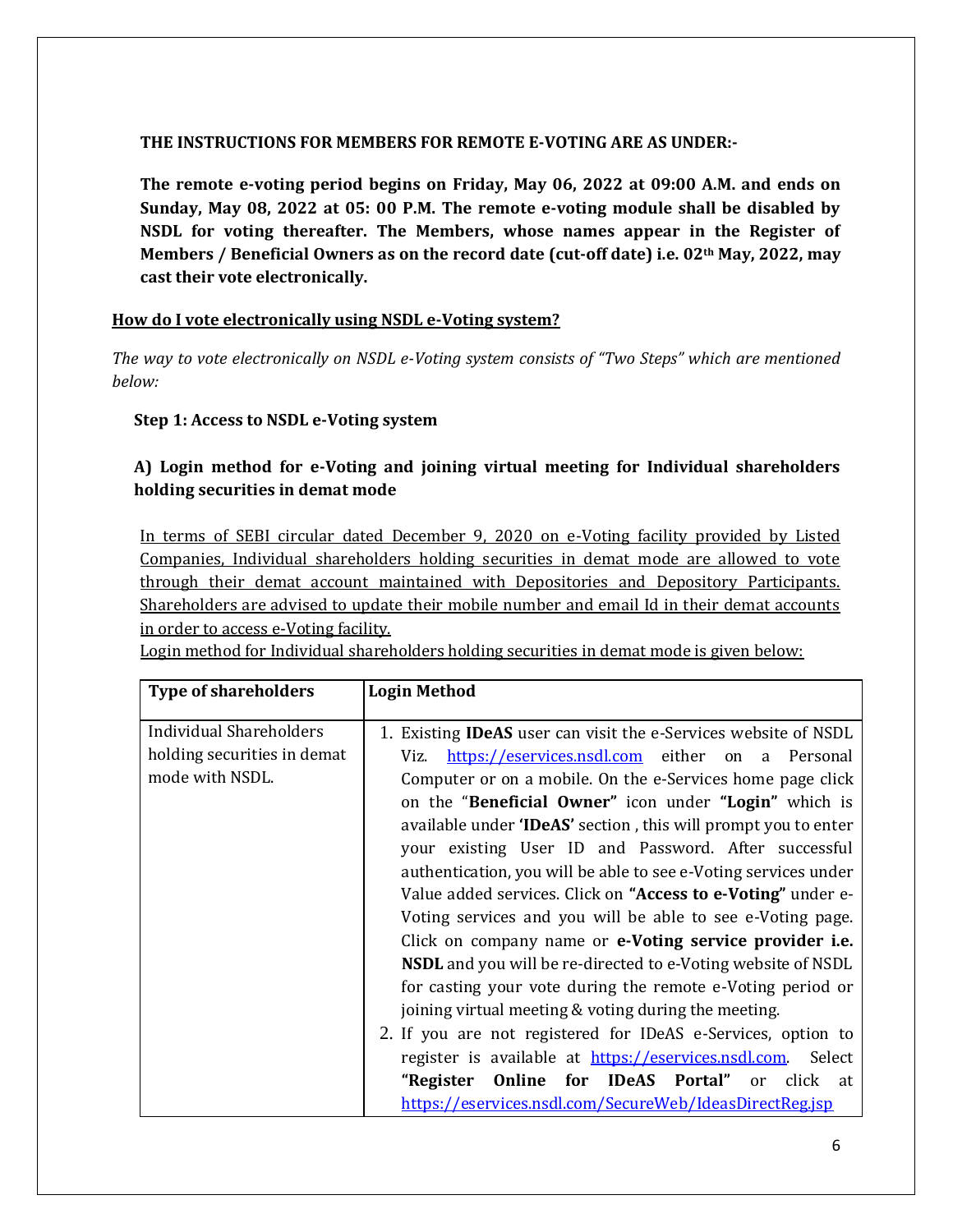|                                                                                 | 3. Visit the e-Voting website of NSDL. Open web browser by<br>typing the following URL: https://www.evoting.nsdl.com/<br>either on a Personal Computer or on a mobile. Once the home<br>page of e-Voting system is launched, click on the icon "Login"<br>which is available under 'Shareholder/Member' section. A<br>new screen will open. You will have to enter your User ID (i.e.<br>your sixteen digit demat account number hold with NSDL),<br>Password/OTP and a Verification Code as shown on the<br>screen. After successful authentication, you will be redirected<br>to NSDL Depository site wherein you can see e-Voting page.<br>Click on company name or e-Voting service provider i.e.<br><b>NSDL</b> and you will be redirected to e-Voting website of NSDL<br>for casting your vote during the remote e-Voting period or<br>joining virtual meeting & voting during the meeting.<br>4. Shareholders/Members can also download NSDL Mobile App<br>"NSDL Speede" facility by scanning the QR code mentioned<br>below for seamless voting experience.<br><b>NSDL Mobile App is available on</b><br>Google Play<br><b>App Store</b> |  |  |
|---------------------------------------------------------------------------------|--------------------------------------------------------------------------------------------------------------------------------------------------------------------------------------------------------------------------------------------------------------------------------------------------------------------------------------------------------------------------------------------------------------------------------------------------------------------------------------------------------------------------------------------------------------------------------------------------------------------------------------------------------------------------------------------------------------------------------------------------------------------------------------------------------------------------------------------------------------------------------------------------------------------------------------------------------------------------------------------------------------------------------------------------------------------------------------------------------------------------------------------------|--|--|
| <b>Individual Shareholders</b><br>holding securities in demat<br>mode with CDSL | 1. Existing users who have opted for Easi / Easiest, they can<br>login through their user id and password. Option will be                                                                                                                                                                                                                                                                                                                                                                                                                                                                                                                                                                                                                                                                                                                                                                                                                                                                                                                                                                                                                        |  |  |
|                                                                                 | made available to reach e-Voting page without any further<br>authentication. The URL for users to login to Easi / Easiest<br>https://web.cdslindia.com/myeasi/home/login                                                                                                                                                                                                                                                                                                                                                                                                                                                                                                                                                                                                                                                                                                                                                                                                                                                                                                                                                                         |  |  |
|                                                                                 | are<br>or<br>www.cdslindia.com and click on New System Myeasi.<br>After successful login of Easi/Easiest the user will be also able<br>2.<br>to see the E Voting Menu. The Menu will have links of e-<br>Voting service provider i.e. NSDL. Click on NSDL to cast<br>your vote.                                                                                                                                                                                                                                                                                                                                                                                                                                                                                                                                                                                                                                                                                                                                                                                                                                                                  |  |  |
|                                                                                 |                                                                                                                                                                                                                                                                                                                                                                                                                                                                                                                                                                                                                                                                                                                                                                                                                                                                                                                                                                                                                                                                                                                                                  |  |  |
|                                                                                 | 3. If the user is not registered for Easi/Easiest, option to register<br>is available at                                                                                                                                                                                                                                                                                                                                                                                                                                                                                                                                                                                                                                                                                                                                                                                                                                                                                                                                                                                                                                                         |  |  |
|                                                                                 | https://web.cdslindia.com/myeasi/Registration/EasiRegistration                                                                                                                                                                                                                                                                                                                                                                                                                                                                                                                                                                                                                                                                                                                                                                                                                                                                                                                                                                                                                                                                                   |  |  |
|                                                                                 | Alternatively, the user can directly access e-Voting page by<br>4.                                                                                                                                                                                                                                                                                                                                                                                                                                                                                                                                                                                                                                                                                                                                                                                                                                                                                                                                                                                                                                                                               |  |  |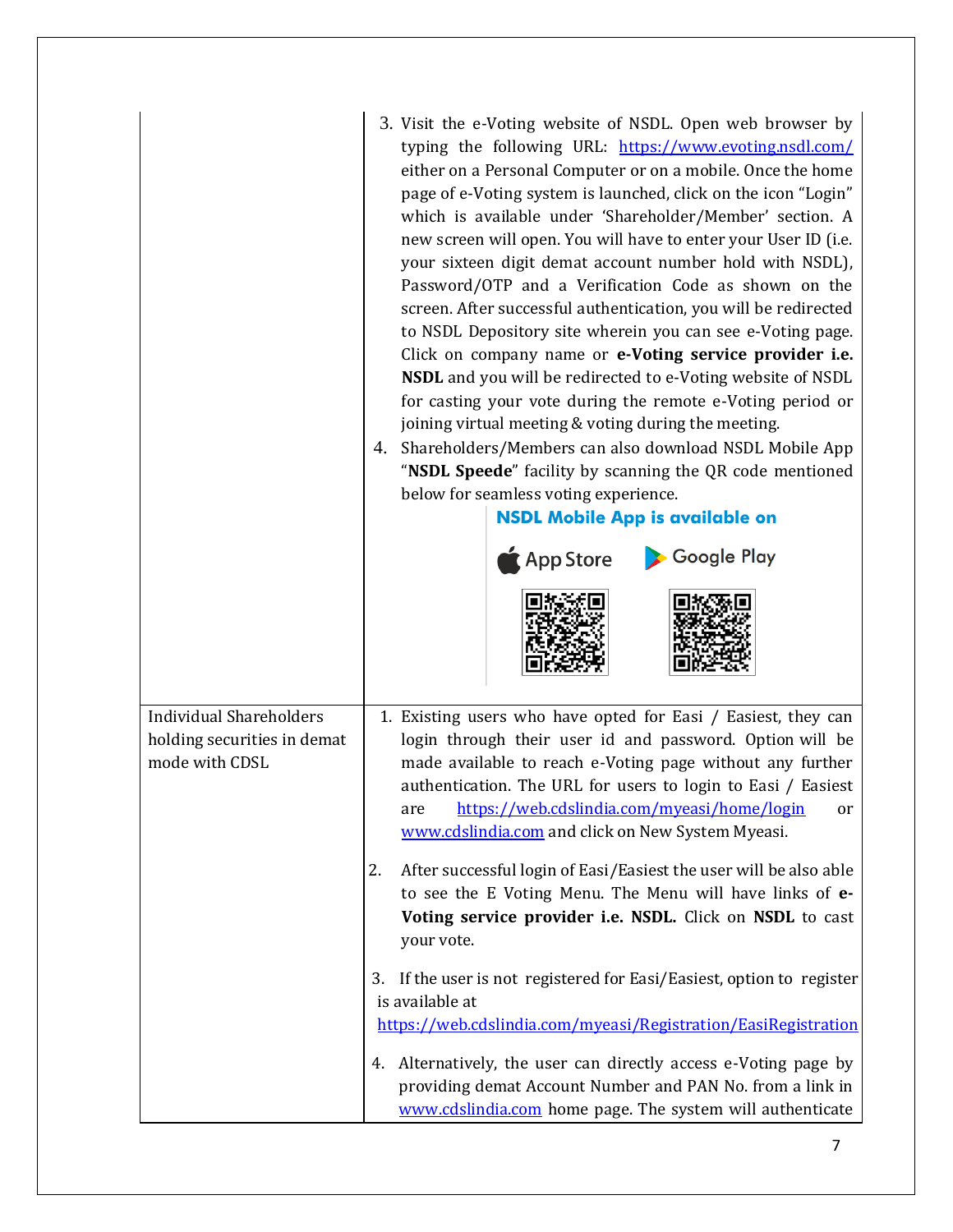|                                                                                                                  | the user by sending OTP on registered Mobile & Email as<br>recorded in the<br>demat Account. After<br>successful<br>authentication, user will be provided links for the respective<br>ESP <i>i.e.</i> <b>NSDL</b> where the e-Voting is in progress.                                                                                                                                                                                                                                                                                                                                                                                           |
|------------------------------------------------------------------------------------------------------------------|------------------------------------------------------------------------------------------------------------------------------------------------------------------------------------------------------------------------------------------------------------------------------------------------------------------------------------------------------------------------------------------------------------------------------------------------------------------------------------------------------------------------------------------------------------------------------------------------------------------------------------------------|
| Individual Shareholders<br>(holding securities in demat)<br>mode) login through their<br>depository participants | You can also login using the login credentials of your demat<br>account through your Depository Participant registered with<br>NSDL/CDSL for e-Voting facility. upon logging in, you will be able<br>to see e-Voting option. Click on e-Voting option, you will be<br>redirected to NSDL/CDSL Depository site after successful<br>authentication, wherein you can see e-Voting feature. Click on<br>company name or e-Voting service provider <i>i.e.</i> NSDL and you<br>will be redirected to e-Voting website of NSDL for casting your<br>vote during the remote e-Voting period or joining virtual meeting<br>& voting during the meeting. |

**Important note:** Members who are unable to retrieve User ID/ Password are advised to use Forget User ID and Forget Password option available at abovementioned website.

# **Helpdesk for Individual Shareholders holding securities in demat mode for any technical issues related to login through Depository i.e. NSDL and CDSL.**

| Login type                                                                         | <b>Helpdesk details</b>                                                                                                                                                                                   |
|------------------------------------------------------------------------------------|-----------------------------------------------------------------------------------------------------------------------------------------------------------------------------------------------------------|
| holding<br>Individual<br><b>Shareholders</b><br>securities in demat mode with NSDL | Members facing any technical issue in login can contact<br>NSDL helpdesk by sending a request at evoting@nsdl.co.in<br>or call at toll free no.: 1800 1020 990 and 1800 22 44 30                          |
| Individual Shareholders holding<br>securities in demat mode with CDSL              | Members facing any technical issue in login can contact<br>helpdesk by<br>sending<br>CDSL<br>a<br>request<br>at<br>helpdesk.evoting@cdslindia.com or contact at<br>$022 -$<br>23058738 or 022-23058542-43 |

**B) Login Method for e-Voting and joining virtual meeting for shareholders other than Individual shareholders holding securities in demat mode and shareholders holding securities in physical mode.**

**How to Log-in to NSDL e-Voting website?**

- 1. Visit the e-Voting website of NSDL. Open web browser by typing the following URL: <https://www.evoting.nsdl.com/> either on a Personal Computer or on a mobile.
- 2. Once the home page of e-Voting system is launched, click on the icon "Login" which is available under 'Shareholder/Member' section.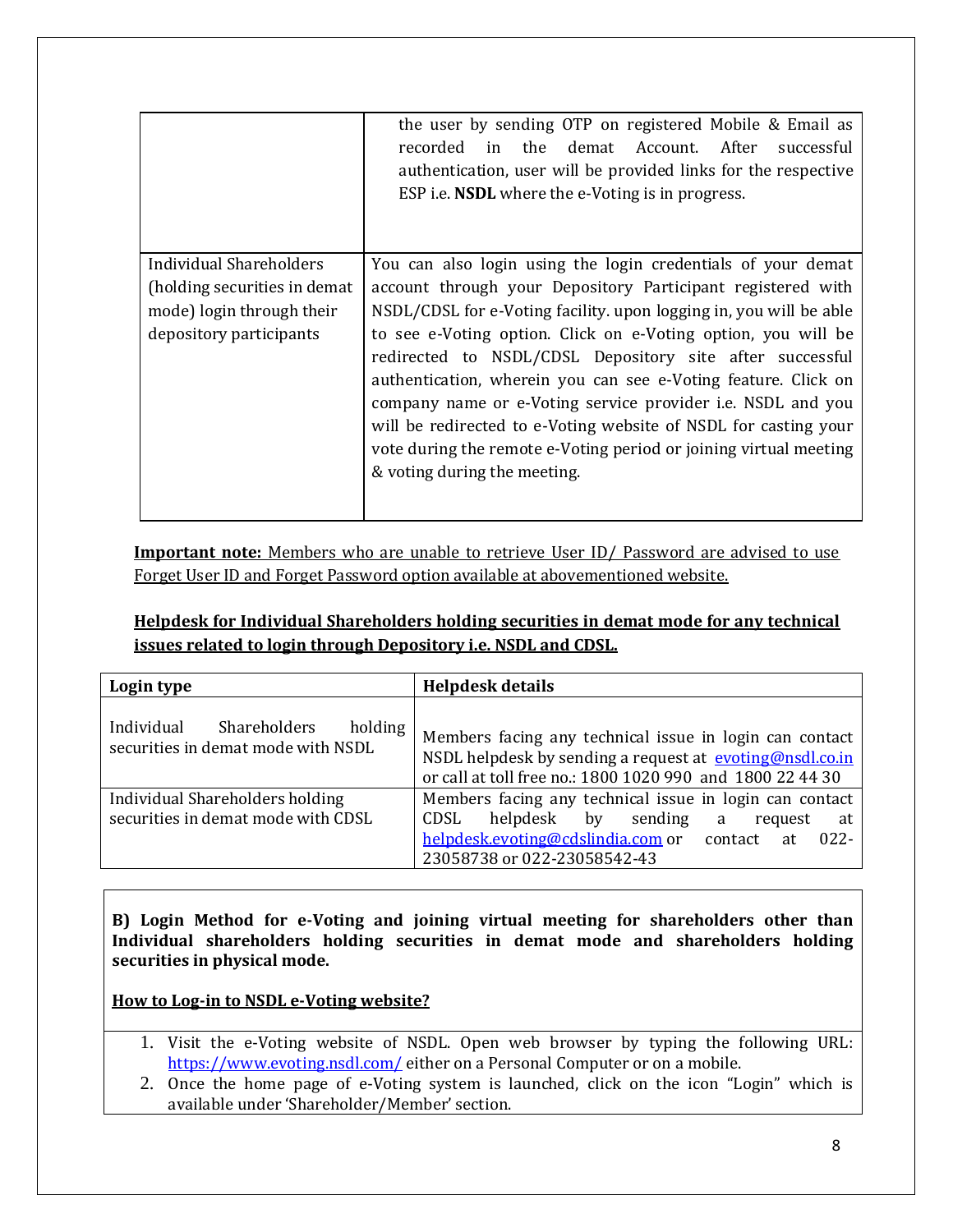- 3. A new screen will open. You will have to enter your User ID, your Password/OTP and a Verification Code as shown on the screen. *Alternatively, if you are registered for NSDL eservices i.e. IDEAS, you can log-in at <https://eservices.nsdl.com/> with your existing IDEAS login. Once you log-in to NSDL eservices after using your log-in credentials, click on e-Voting and you can proceed to Step 2 i.e. Cast your vote electronically.*
- 4. Your User ID details are given below :

| Manner of holding shares i.e. Demat (NSDL or Your User ID is: |                                                                                                                                                                                   |
|---------------------------------------------------------------|-----------------------------------------------------------------------------------------------------------------------------------------------------------------------------------|
| <b>CDSL</b> ) or Physical                                     |                                                                                                                                                                                   |
| a) For Members who hold shares in demat<br>account with NSDL. | 8 Character DP ID followed by 8 Digit Client ID<br>For example if your DP ID is IN300*** and Client<br>is $12******$ then<br>ID<br>ID<br>your user<br>is<br>IN300***12*******.    |
| b) For Members who hold shares in demat<br>account with CDSL. | 16 Digit Beneficiary ID<br>example if your Beneficiary ID<br>For<br>is<br>$12*******************$<br>then<br>ID<br>your user<br>is<br>$12*********************$                   |
| c) For Members holding shares in Physical Form.               | Number followed by Folio<br>Number<br>EVEN<br>registered with the company<br>For example if folio number is 001 <sup>***</sup> and EVEN is<br>101456 then user ID is 101456001*** |

- 5. Password details for shareholders other than Individual shareholders are given below:
	- a) If you are already registered for e-Voting, then you can user your existing password to login and cast your vote.
	- b) If you are using NSDL e-Voting system for the first time, you will need to retrieve the 'initial password' which was communicated to you. Once you retrieve your 'initial password', you need to enter the 'initial password' and the system will force you to change your password.
	- c) How to retrieve your 'initial password'?
		- (i) If your email ID is registered in your demat account or with the company, your 'initial password' is communicated to you on your email ID. Trace the email sent to you from NSDL from your mailbox. Open the email and open the attachment i.e. a .pdf file. Open the .pdf file. The password to open the .pdf file is your 8 digit client ID for NSDL account, last 8 digits of client ID for CDSL account or folio number for shares held in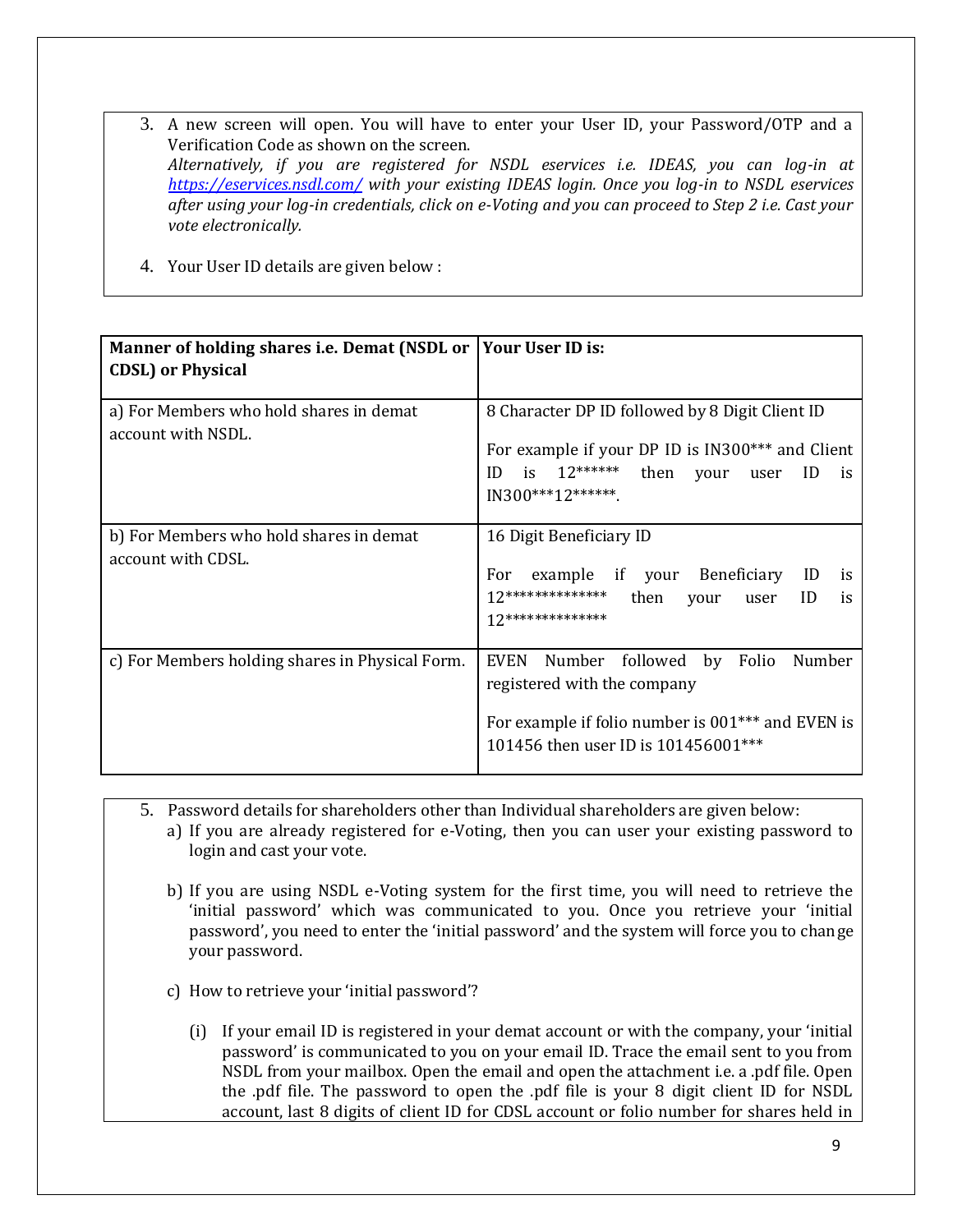physical form. The .pdf file contains your 'User ID' and your 'initial password'.

- (ii) If your email ID is not registered, please follow steps mentioned below in **process for those shareholders whose email ids are not registered.**
- 6. If you are unable to retrieve or have not received the " Initial password" or have forgotten your password:
	- a) Click on "**[Forgot User Details/Password](https://www.evoting.nsdl.com/eVotingWeb/commonhtmls/NewUser.jsp)**?"(If you are holding shares in your demat account with NSDL or CDSL) option available on www.evoting.nsdl.com.
	- b) **[Physical User Reset Password](https://www.evoting.nsdl.com/eVotingWeb/commonhtmls/PhysicalUser.jsp)**?" (If you are holding shares in physical mode) option available on [www.evoting.nsdl.com.](http://www.evoting.nsdl.com/)
	- c) If you are still unable to get the password by aforesaid two options, you can send a request at [evoting@nsdl.co.in](mailto:evoting@nsdl.co.in) mentioning your demat account number/folio number, your PAN, your name and your registered address etc.
	- d) Members can also use the OTP (One Time Password) based login for casting the votes on the e-Voting system of NSDL.
- 7. After entering your password, tick on Agree to "Terms and Conditions" by selecting on the check box.
- 8. Now, you will have to click on "Login" button.
- 9. After you click on the "Login" button, Home page of e-Voting will open.

## **Step 2: Cast your vote electronically and join General Meeting on NSDL e-Voting system.**

## **How to cast your vote electronically and join General Meeting on NSDL e-Voting system?**

- 1. After successful login at Step 1, you will be able to see all the companies "EVEN" in which you are holding shares and whose voting cycle and General Meeting is in active status.
- 2. Select "EVEN" of company for which you wish to cast your vote during the remote e-Voting period and casting your vote during the General Meeting. For joining virtual meeting, you need to click on "VC/OAVM" link placed under "Join Meeting".
- 3. Now you are ready for e-Voting as the Voting page opens.
- 4. Cast your vote by selecting appropriate options i.e. assent or dissent, verify/modify the number of shares for which you wish to cast your vote and click on "Submit" and also "Confirm" when prompted.
- 5. Upon confirmation, the message "Vote cast successfully" will be displayed.
- 6. You can also take the printout of the votes cast by you by clicking on the print option on the confirmation page.
- **7.** Once you confirm your vote on the resolution, you will not be allowed to modify your vote.

## **General Guidelines for shareholders**

1. Institutional shareholders (i.e. other than individuals, HUF, NRI etc.) are required to send scanned copy (PDF/JPG Format) of the relevant Board Resolution/ Authority letter etc. with attested specimen signature of the duly authorized signatory(ies) who are authorized to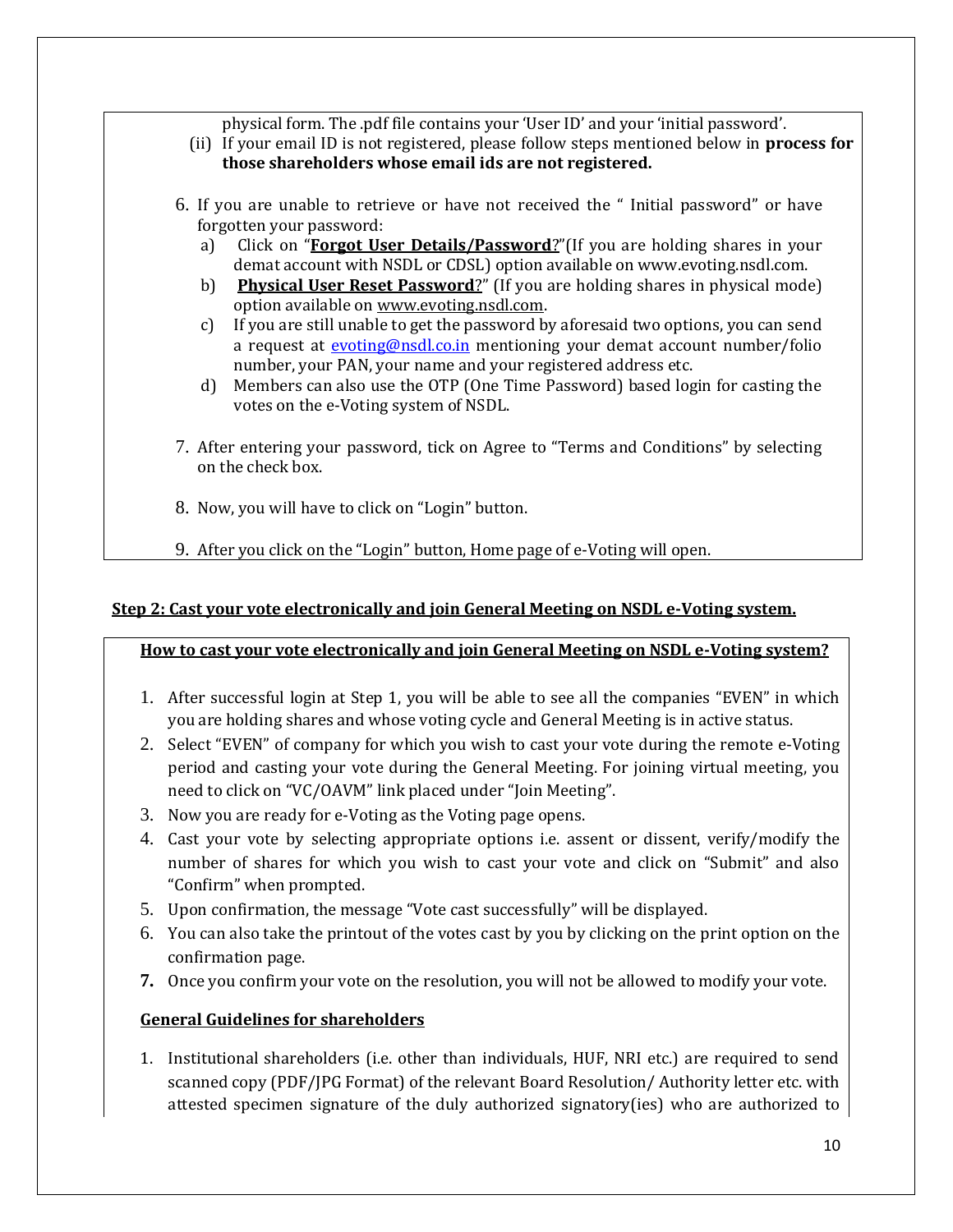vote, to the Scrutinizer by e-mail to hiteshkotharics@gmail.com with a copy marked to [evoting@nsdl.co.in.](mailto:evoting@nsdl.co.in) Institutional shareholders (i.e. other than individuals, HUF, NRI etc.) can also upload their Board Resolution / Power of Attorney / Authority Letter etc. by clicking on **"Upload Board Resolution / Authority Letter"** displayed under **"e-Voting"** tab in their login.

2. It is strongly recommended not to share your password with any other person and take utmost care to keep your password confidential. Login to the e-voting website will be disabled upon five unsuccessful attempts to key in the correct password. In such an event, you will need to go through the "[Forgot User Details/Password?](https://www.evoting.nsdl.com/eVotingWeb/commonhtmls/NewUser.jsp)" or "[Physical User Reset](https://www.evoting.nsdl.com/eVotingWeb/commonhtmls/PhysicalUser.jsp) [Password?](https://www.evoting.nsdl.com/eVotingWeb/commonhtmls/PhysicalUser.jsp)" option available on www.evoting.nsdl.com to reset the password.

In case of any queries, you may refer the Frequently Asked Questions (FAQs) for Shareholders and e-voting user manual for Shareholders available at the download section of [www.evoting.nsdl.com](http://www.evoting.nsdl.com/) or call on toll free no.: 1800 1020 990 and 1800 22 44 30 or send a request to Ms. Pallavi Mhatre a[t evoting@nsdl.co.in](mailto:evoting@nsdl.co.in)

## **Process for those shareholders whose email ids are not registered with the depositories for procuring user id and password and registration of e mail ids for e-voting for the resolutions set out in this notice**:

- 1. In case shares are held in physical mode please provide Folio No., Name of shareholder, scanned copy of the share certificate (front and back), PAN (self attested scanned copy of PAN card), AADHAR (self attested scanned copy of Aadhar Card) by email to [cs.latimmetal@gmail.com.](mailto:cs.latimmetal@gmail.com)
- 2. In case shares are held in demat mode, please provide DPID-CLID (16 digit DPID + CLID or 16 digit beneficiary ID), Name, client master or copy of Consolidated Account statement, PAN (self attested scanned copy of PAN card), AADHAR (self attested scanned copy of Aadhar Card) to [cs.latimmetal@gmail.com.](mailto:cs.latimmetal@gmail.com) If you are an Individual shareholders holding securities in demat mode, you are requested to refer to the login method explained at **step 1 (A**) i.e. **Login method for e-Voting and joining virtual meeting for Individual shareholders holding securities in demat mode**.
- 3. Alternatively shareholder/members may send a request t[o evoting@nsdl.co.in](mailto:evoting@nsdl.co.in) for procuring user id and password for e-voting by providing above mentioned documents.
- 4. In terms of SEBI circular dated December 9, 2020 on e-Voting facility provided by Listed Companies, Individual shareholders holding securities in demat mode are allowed to vote through their demat account maintained with Depositories and Depository Participants. Shareholders are required to update their mobile number and email ID correctly in their demat account in order to access e-Voting facility.

# **THE INSTRUCTIONS FOR MEMBERS FOR e-VOTING ON THE DAY OF THE EGM ARE AS UNDER:-**

- 1. The procedure for e-Voting on the day of the EGM is same as the instructions mentioned above for remote e-voting.
- 2. Only those Members/ shareholders, who will be present in the EGM through VC/OAVM facility and have not casted their vote on the Resolutions through remote e-Voting and are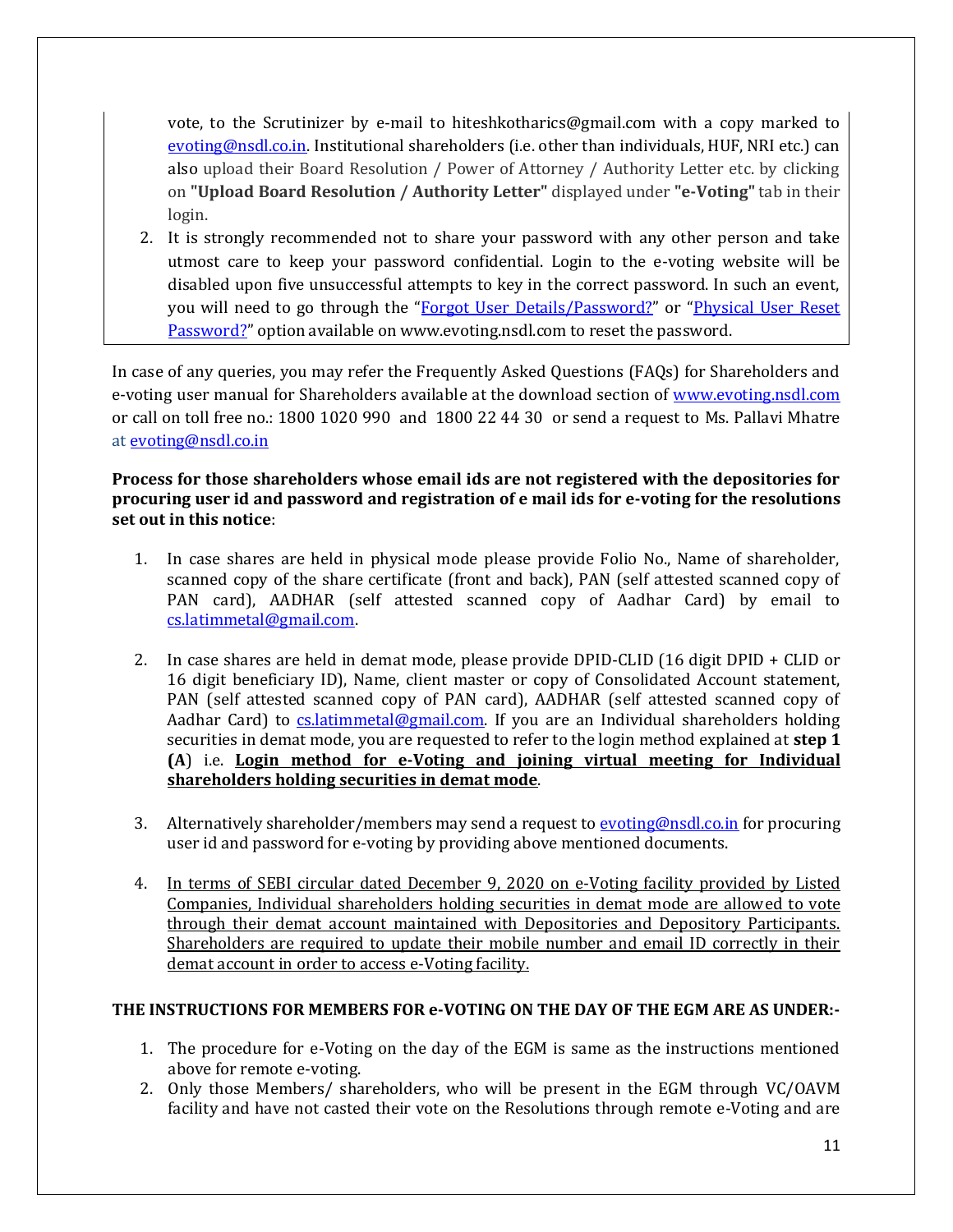otherwise not barred from doing so, shall be eligible to vote through e-Voting system in the EGM.

- 3. Members who have voted through Remote e-Voting will be eligible to attend the EGM. However, they will not be eligible to vote at the EGM.
- 4. The details of the person who may be contacted for any grievances connected with the facility for e-Voting on the day of the EGM shall be the same person mentioned for Remote e-voting.

#### **INSTRUCTIONS FOR MEMBERS FOR ATTENDING THE EGM THROUGH VC/OAVM ARE AS UNDER:**

- 1. Member will be provided with a facility to attend the EGM through VC/OAVM through the NSDL e-Voting system. Members may access by following the steps mentioned above for **Access to NSDL e-Voting system**. After successful login, you can see link of "VC/OAVM link" placed under **"Join meeting"** menu against company name. You are requested to click on VC/OAVM link placed under Join General Meeting menu. The link for VC/OAVM will be available in Shareholder/Member login where the EVEN of Company will be displayed. Please note that the members who do not have the User ID and Password for e-Voting or have forgotten the User ID and Password may retrieve the same by following the remote e-Voting instructions mentioned in the notice to avoid last minute rush.
- 2. Members are encouraged to join the Meeting through Laptops for better experience.
- 3. Further Members will be required to allow Camera and use Internet with a good speed to avoid any disturbance during the meeting.
- 4. Please note that Participants Connecting from Mobile Devices or Tablets or through Laptop connecting via Mobile Hotspot may experience Audio/Video loss due to Fluctuation in their respective network. It is therefore recommended to use Stable Wi-Fi or LAN Connection to mitigate any kind of aforesaid glitches.
- 5. Shareholders who would like to express their views/have questions may send their questions in advance mentioning their name demat account number/folio number, email id, mobile number at (company email id i.e. cs. latimmetal@gmail.com). The same will be replied by the company suitably.
- 6. Those shareholders who have registered themselves as a speaker will only be allowed to express their views/ask questions during the meeting.
- 7. Pursuant to the circulars issued by MCA and SEBI from time to time, in view of the prevailing pandemic situation and owing to the difficulties involved in dispatching of physical copies of the Notice of the EGM the same is being sent only by email to the Members. Therefore, those Members, whose email address is not registered with the Company or with their respective Depository Participant/s and who wish to receive the Notice of the EGM and all other communication sent by the Company, from time to time, can get their email address registered by following the steps as given below:
	- a. For Members holding shares in physical form, please send scan copy of a signed request letter mentioning your folio number, name, complete address, email address to be registered along with scanned self attested copy of the PAN and any document (such as Driving Licence, Passport,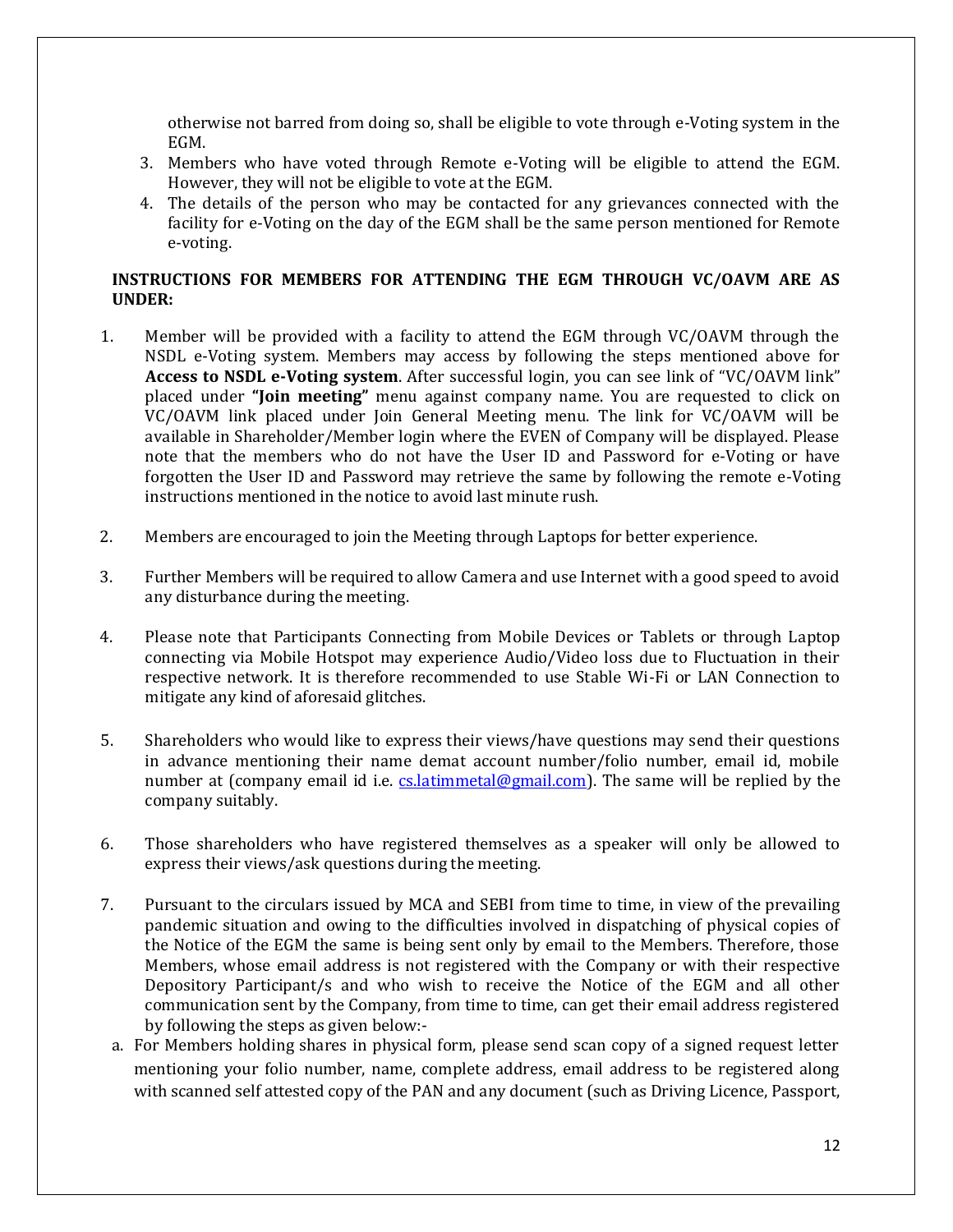Bank Statement, AADHAR) supporting the registered address of the Member, by email to the Company's email address [cs.latimmetal@gmail.com](mailto:cs.latimmetal@gmail.com).

- b. For the Members holding shares in demat form, please update your email address through your respective Depository Participant/s.
- 8. Members are requested to:
	- (a) intimate to the Company / their Depository Participant ("DP"), changes, if any, in their registered address at an early date;
	- (b) quote their Registered Folio No. and/or DP Identity and Client Identity number in their correspondence;
	- (c) Members holding shares in dematerialized form are requested to intimate all changes pertaining to their bank details such as bank account number, name of the bank and branch details, MICR code and IFSC code, mandates, nominations, power of attorney, change of address, change of name, e-mail address, contact numbers, etc., to their depository participant (DP). Changes intimated to the DP will then be automatically reflected in the Company's records which will help the Company and the Company's Registrars and Transfer Agents, Satellite Corporate Services Private Limited. to provide efficient and better services. Members holding shares in physical form are requested to intimate such changes to Satellite Corporate Services Private Limited.

The Securities and Exchange Board of India ("SEBI") has mandated the submission of Permanent Account Number (PAN) by every participant in securities market. Members holding shares in electronic form are, therefore, requested to submit the PAN to their depository participants with whom they are maintaining their demat accounts. Members holding shares in physical form can submit their PAN details to Satellite Corporate Services Private Limited.

9. As per Regulation 40 of SEBI Listing Regulations, as amended from time to time, securities of the listed companies can be transferred only in dematerialized form with effect from 1st April, 2019. Therefore, Members holding shares in physical form are requested to consider converting their shareholding to dematerialised form to eliminate all risks associated with physical shares for ease of portfolio management as well as for ease of transfer.

#### **For and on behalf of the Board of Directors**

**Sd/-**

**Rahul Timbadia Managing Director DIN: 00691457**

Registered Office: 201, Navkar Plaza, Bajaj Road, Vile Parle (West), Mumbai- 400 056 CIN: L99999MH1974PLC017951 Tel: (022)-26202299/26203434 Fax: (022)-26240540 E-mail:cs.latimmetal@gmail.com Website[: www.latimmetal.com](http://www.latimmetal.com/) Date: April 8, 2022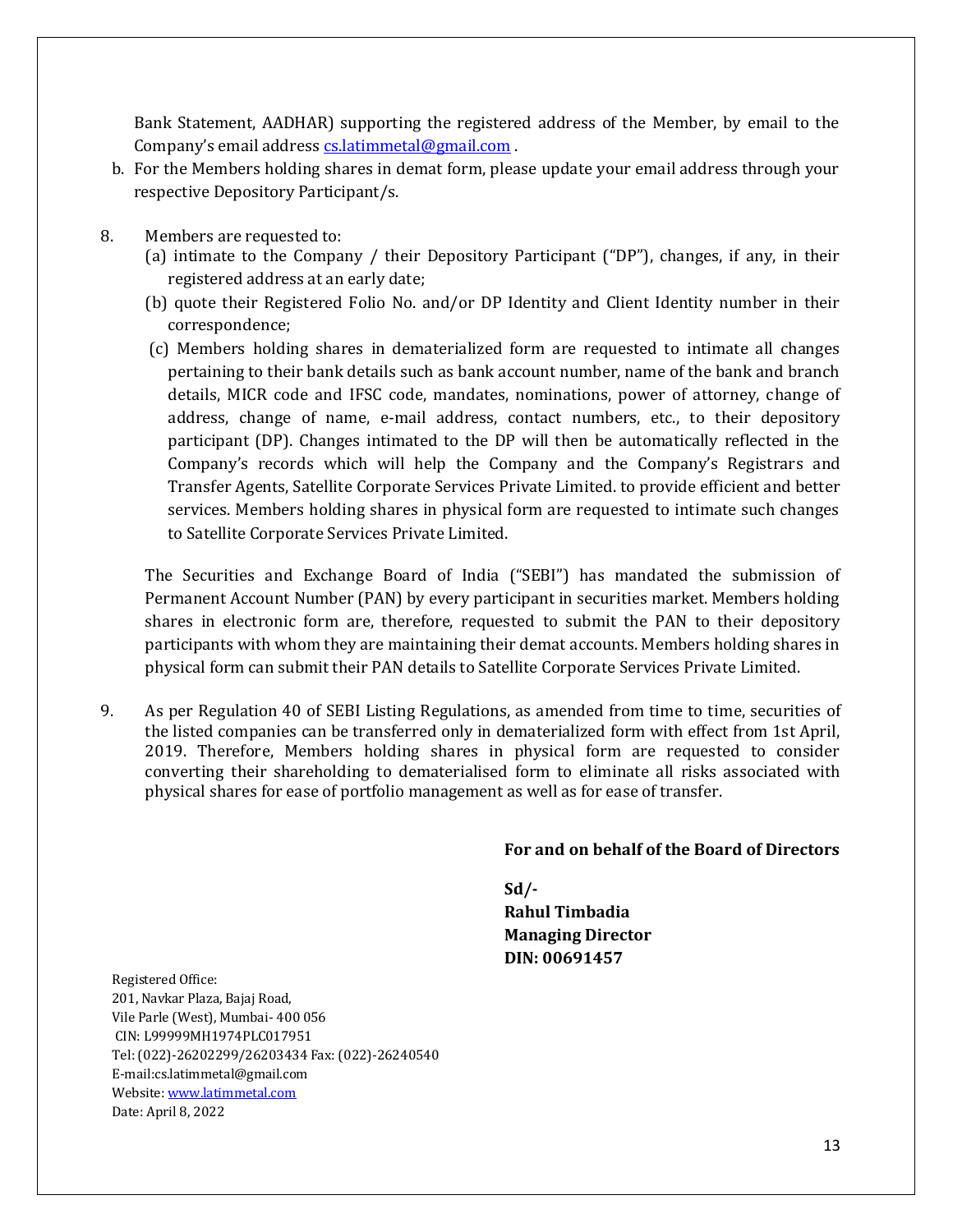## **Explanatory Statement (Pursuant to section 102 of the Companies Act, 2013).**

# **The following statement sets out all material facts relating to the special businesses under Item Nos. 1 to 2 of the accompanying notice.**

The Equity Shares of your company are listed and actively traded on BSE Limited. With a view to encourage wider participation of retail investors by making it more affordable for them and to enhance the liquidity of equity shares of the Company in the stock market, the Board of Directors of the Company at their meeting held on April  $8<sup>th</sup>$  2022, pursuant to the provisions of Section 61(1)(d), 64 and all other applicable provisions, if any, of the Companies Act, 2013 and the allied Rules framed thereunder and SEBI (Listing Obligations and Disclosure Requirements) Regulations, 2015, approved the sub-division/split of the equity shares of the Company from the face value of Company from face value of Re. 10 (Rupees Ten) each into Equity Shares of face value of Re. 1/- (Rupee One) each subject to approval of the members and any other statutory and regulatory approvals as applicable.

The record date for the aforesaid sub-division of equity shares shall be fixed by the Board (which expression shall also include any committee thereof or any other person(s) as may be authorized by the Board in that behalf) after the approval of the shareholders is obtained for the proposed sub-division.

| <b>SNO</b> | <b>Particulars</b>                                    | <b>Details</b>                              |               |                       |
|------------|-------------------------------------------------------|---------------------------------------------|---------------|-----------------------|
|            | <b>Type of Capital</b>                                | <b>No. of Shares</b>                        | value<br>Face | <b>Total</b><br>share |
|            |                                                       |                                             | in Re.        | capital in Rs.        |
| 1.         | <b>Authorised Share Capital</b>                       | 1,95,00,000 Equity Shares                   | 10            | 19,50,00,000          |
|            |                                                       | 5,00,000<br>Redeemable<br>Preference shares | 10            | 50,00,000             |
| 2.         | and<br>subscribed<br>Issued,<br>paid-up share capital | 88,31,430 Equity Shares                     | 10            | 8,83,14,300           |

**The present capital structure of the Company is provided as follows (Pre Split):**

There will not be any change in the amount of authorized, issued, subscribed and paid up share capital post subdivision, but the number of shares will change respectively.

# **The capital structure of the Company after the proposed sub-division/ split is provided as follows (Post Split):**

| <b>SNO</b> | <b>Particulars</b>                              | <b>Details</b>                              |               |                |
|------------|-------------------------------------------------|---------------------------------------------|---------------|----------------|
|            | <b>Type of Capital</b>                          | <b>No. of Shares</b>                        | Face value in | share<br>Total |
|            |                                                 |                                             | Re.           | capital in Rs. |
| 1.         | <b>Authorised Share Capital</b>                 | 19,50,00,000 Equity Shares                  |               | 19,50,00,000   |
|            |                                                 | Redeemable<br>5,00,000<br>Preference shares | <sup>10</sup> | 50,00,000      |
| 2.         | Issued, subscribed and<br>paid-up share capital | 8,83,14,300 Equity Shares                   |               | 8,83,14,300    |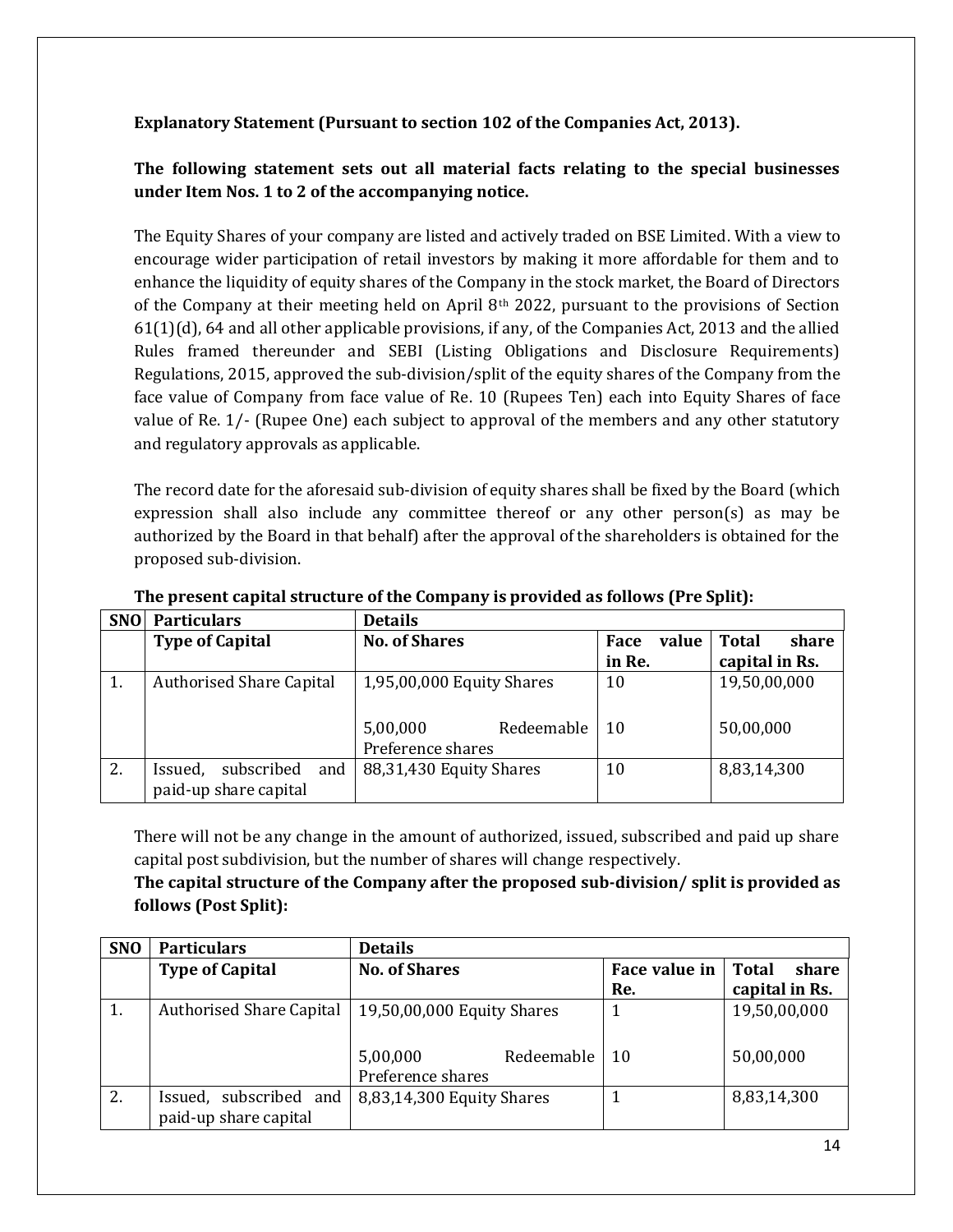The sub-division as aforesaid would require consequential amendment to the existing Clause V of the Memorandum of Association of the Company on the terms set out in Item no. 2 of the notice to reflect the change in face value of each equity share of the company from existing Re.10/- each to proposed Re. 1/- each. As per the provisions of the Sections 13 and 14 of the Companies Act, 2013, any alteration in the Memorandum of Association and Article of Association of the Company shall be effected only after the approval of the members by passing an Ordinary resolution.

Accordingly, the approval of shareholders is required by way of Ordinary resolution for subdivision of Equity Shares of the Company and consequential amendment to the capital clause of the Memorandum of Association in pursuance of the provisions of the Companies Act, 2013 and the applicable Rules, Regulations and laws.

The Board of Directors at their meeting held on April 8, 2022, pursuant to the provisions of Section 13, 61 and other applicable provisions, if any, of the Companies Act, 2013, consequential to the aforesaid sub-division/split of face value of the equity shares of the Company, also approved the alteration and substitution to the existing Clause V of the Memorandum of Association ("MOA") of the Company to reflect the corresponding changes in the authorised share capital of the Company, subject to approval of the members and such other approvals as may be required, with the following new Clause V.

V. The Authorized Share Capital of the Company shall be Rs. 20,00,00,000/- (Rupees Twenty Crores only) divided into 19,50,00,000 (Nineteen Crores and Fifty Lacs) Equity Shares of Re. 1/- (Rupee One only) each amounting to Rs. 19,50,00,000/- (Rupees Nineteen Crores and Fifty Lacs) and 5,00,000 (Five Lacs) Redeemable Preference shares of Re. 10/- (Rupee Ten only) each amounting to Rs. 50,00,000/- (Rupees Fifty Lacs) with the right, privileges and condition attaching thereto as are provided by the regulations of the Company for the time being, with power to increase and reduce the capital of the Company and to divide the Shares in the capital for the time being into several classes and to attach there to respectively such preferential, qualified or special rights, privileges or condition as may be determined by or in accordance with the Articles of Association of the company for the time being and to vary, modify or abrogate any such rights, privileges or condition in such manner as may be permitted under Companies Act 2013 or provided in the Article of Association of the Company for the time being.

The proposed sub-division/split of equity shares of the Company will not result in any change in the total amount of authorized and paid-up share capital of the Company. As per Section 61(1)(d), 64 and all other applicable provisions, if any, of the Companies Act, 2013 and the allied Rules framed thereunder, the sub-division/split of equity share and as per Section 13, 61 and all other applicable provisions, if any, of the Companies Act, 2013 alteration of Clause V of the Memorandum of Association of the Company requires approval of the shareholders of the Company by way of an ordinary resolution.

Accordingly, approval of the members of the Company is sought for sub-division/split of the equity shares of the Company from the face value of Rs. 10/- per share to face value of Re 1/- per